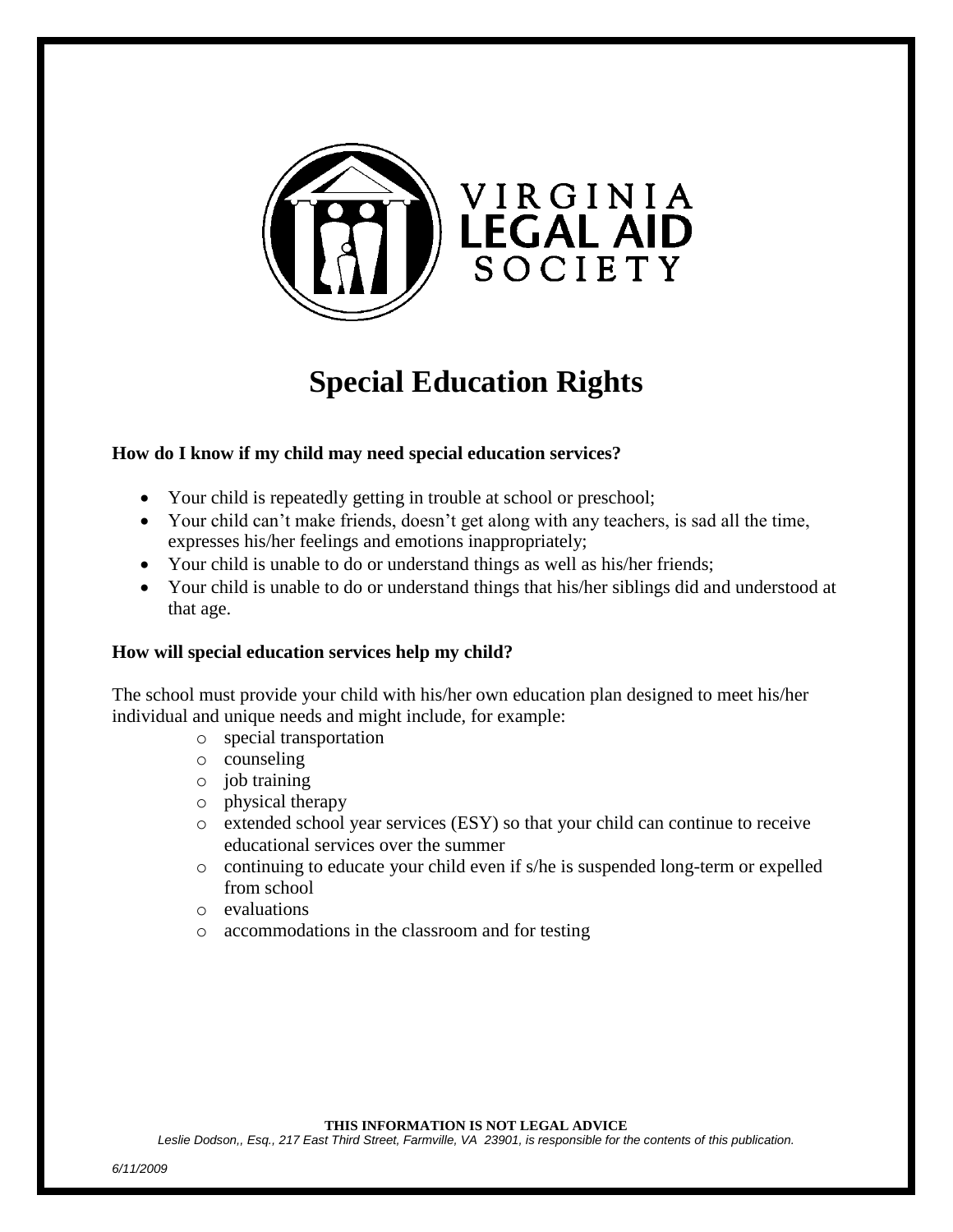# **Who is eligible for special education services?**

Children **aged 0 through 21** who have been evaluated as having a disability covered under the IDEA are eligible for special education services:

- o Autism
- o Developmental delay (ages 2-8)
- o Blindness
- o Deafness
- o Emotional disturbance
- o Hearing impairment
- o Mental retardation
- o Multiple disabilities
- o Orthopedic impairment
- o Other health impairments including: limited strength, vitality or alertness due to chronic or acute health problems such as asthma, ADHD, diabetes, epilepsy, Tourrette's Syndrome.
- o Specific learning disability
- o Speech or language impairment
- o Traumatic brain injury
- o Visual impairment.

# **How does my child obtain special education services?**

You can **request an evaluation** from the school - the request should be in writing and should be sent to the school principal. (Remember to keep a copy.)

Teachers, other school staff members or a child study committee (CSC) may refer the child for an evaluation. The school may request your permission to evaluate or provide services to the child, and you agree in writing. The CSC must make a decision within 10 days of that request.

If the committee decides not to evaluate, they must give you written notice within 10 days of the decision.

If the school division decides to evaluate and you consent, the school division has 65 business days to complete the evaluation. However, if the student is subject to disciplinary removal from school, such as long-term suspension or expulsion, the evaluation must be conducted on an *expedited* basis.

# **I got a letter asking to evaluate my kid for special ed. Do I have to let them?**

**No**. If you do not want your child evaluated, you must **tell the school in writing**. (Keep a copy.) However, if the child is suspended or expelled, no special education will be provided. By turning down an evaluation, you may be denying many free and helpful services for your child.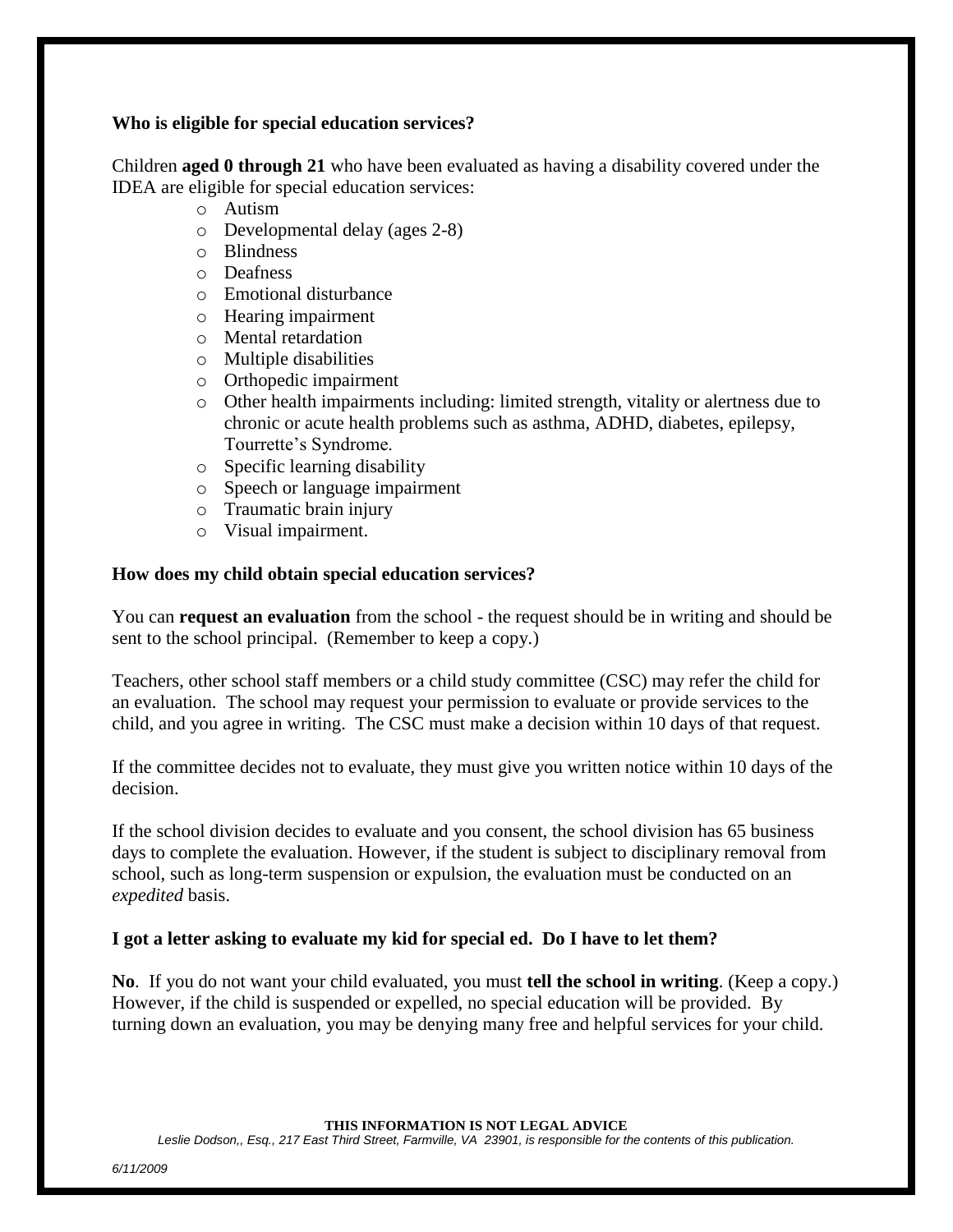# **I think my child needs special education. I asked for an evaluation and the school said no. What should I do?**

You can have your child evaluated by someone outside the school system and the school has to pay for it. This outside evaluation is called an **Independent Educational Evaluation**, or IEE. If the school division disagrees with the request, it may initiate a due process hearing to defend its evaluation.

Reevaluations are required at least every 3 years, but may consist of a review of existing data. Reevaluations may occur more frequently at the request of a parent or teacher, but not more than once per year.

# **What other alternatives do I have if I disagree with the school about special education issues?**

Disagreements with the school regarding special education issues can be resolved through four alternatives:

- 1. discussion with school officials
- 2. a mediation conference
- 3. a due process hearing
- 4. filing a signed, written complaint with the Virginia Department of Education.

# **The school told me that my child is eligible for special education services. What happens now?**

Once your child is found eligible for special education services, an **Individualized Education Program ("IEP")** will be developed by a team that includes school personnel and you, the parents or guardians.

# **Do I have to go to that meeting alone?**

You have the **right to take a representative** with you to the meeting. This can be an acquaintance, a lawyer from Legal Aid, or a private lawyer.

# **What does the IEP tell me?**

The IEP specifies:

- o what services your child will receive,
- o where your child will receive services (placement),
- o when the services will begin,
- o how long the services will last,
- o how your child's progress will be measured.

# **What needs to be considered when developing the IEP?**

- o strengths and weaknesses of the child
- o parent's concerns

#### **THIS INFORMATION IS NOT LEGAL ADVICE**

*Leslie Dodson,, Esq., 217 East Third Street, Farmville, VA 23901, is responsible for the contents of this publication.*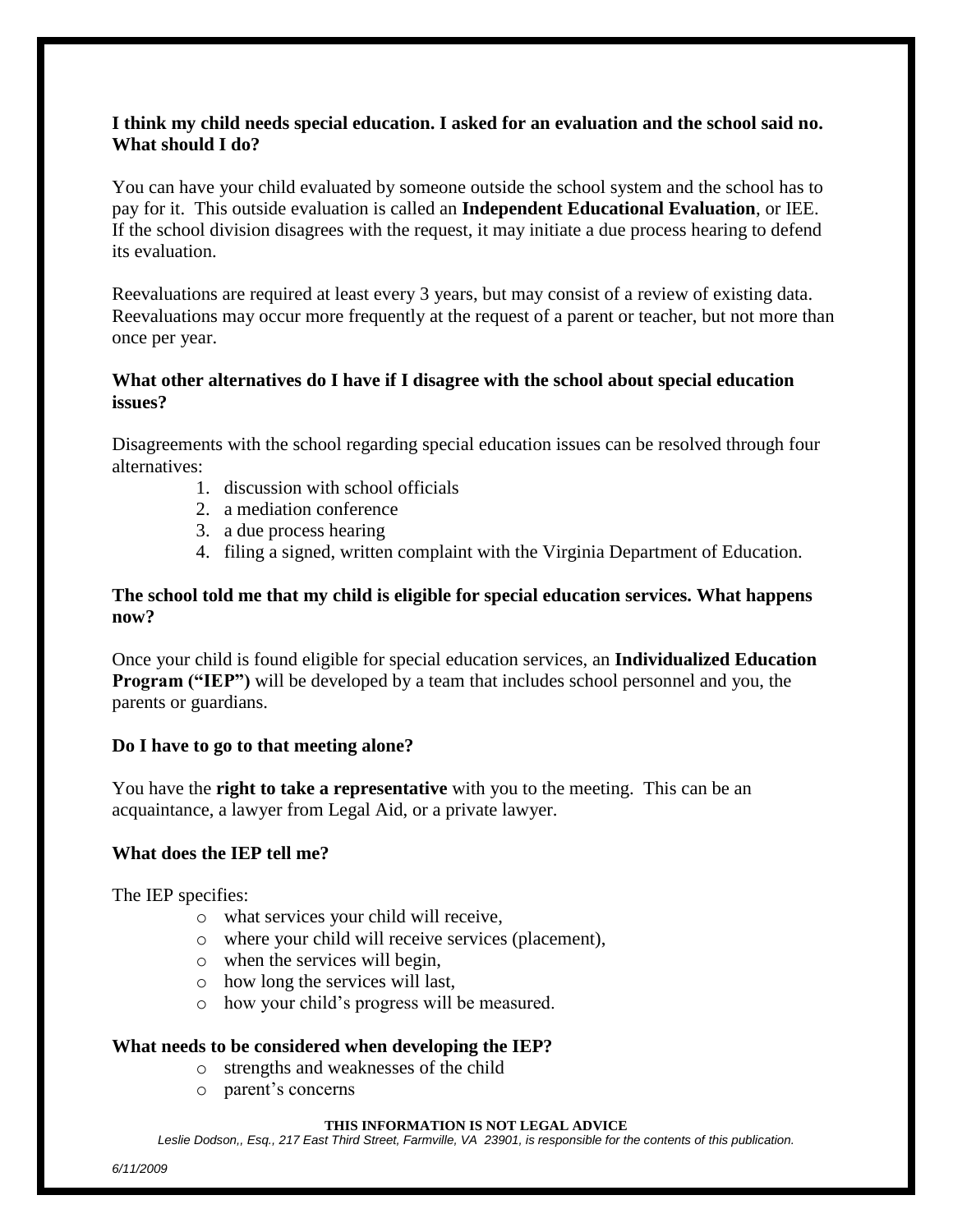- o evaluation results
- o whether child needs additional assessments or evaluations
- o child's performance on statewide and division-wide assessments
- o strategies, interventions, supports to address behavior that impedes a child's learning or that of others
- o language and communication needs of child
- o whether the child needs assistive technology devices and services
- o child's need for related services, including therapy, transportation, etc.
- o child's interest in extracurricular activities and athletics

# **If my child is qualified for Special Ed, where will he go to school?**

Children with disabilities have the right to be educated in the **least restrictive environment**.

This means that your child must be given the opportunity to be in a classroom with children who don't have disabilities in academic, non-academic, and extracurricular activities.

Schools must provide appropriate services to help your child be successful in regular classes.

# **The teachers are not following the IEP, what can I do?**

All teachers and others providing services to the child should read the IEP and implement it as written. If the IEP is not being implemented, there are several choices to attempt to resolve the issues:

- o informal procedures, including a review by central office staff
- o mediation
- o filing complaint with the Virginia Department of Education
- o filing a due process hearing request

# **My child has a disability but he has been suspended for 5 days. I thought Special Ed kids couldn't be suspended. Can they do that? Someone told me that they can suspend up for 14 days. Is that true?**

Yes, your child can be suspended for 5 days. A child with a disability does not receive special consideration when a school gives a **short-term suspension** (10 school days or less).

However, a child with a disability does receive special consideration when a school gives a **longterm suspension** (more than 10 days), or expulsion.

Also, even if your child is suspended or expelled, s/he still has the right to a free appropriate public education.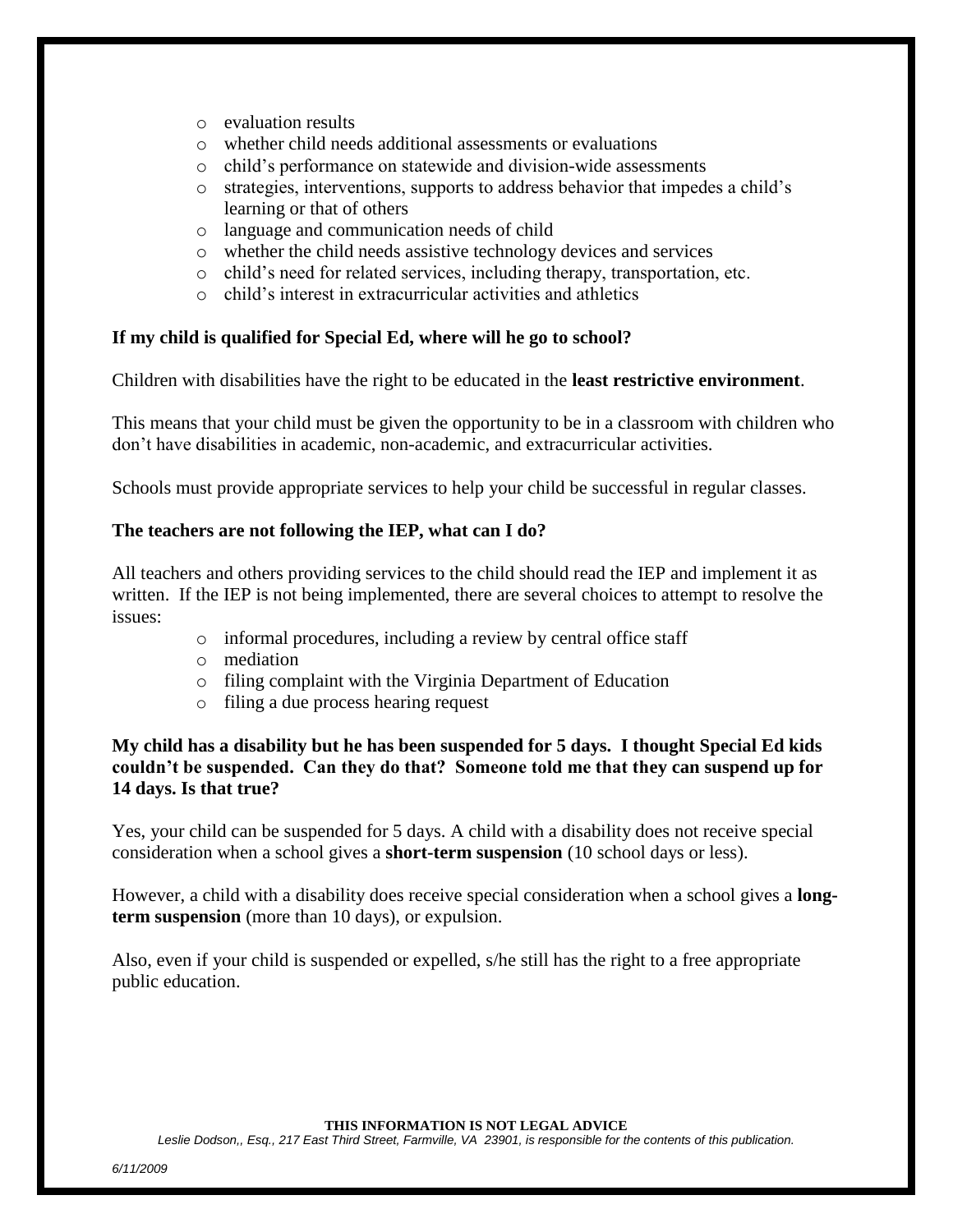# **So how do they decide to give long-term suspensions or expel kids with disabilities?**

A long-term suspension or expulsion cannot be given unless the school decides that:

- o the misconduct was NOT related to the student disability, and
- o the student's IEP was appropriate

Long-term suspensions or expulsions require placement of the child in an **alternative setting**. This requires a

- o Manifestation Determination Review
- o Functional Behavioral Assessment
- o Behavioral Intervention Plan

# **What can I do if I disagree with the School's Decision to Suspend or Expel?**

- **Do not sign** the Manifestation Determination Review
- Request a **Due Process hearing**.

# **What happens to my child until they have the due process hearing?**

As long as your child is not in trouble for weapon or drug possession, during the appeal process your child has the right to remain in his or her current placement. This is known as the "**stay put" provision**.

# **So, what happens if the trouble involves weapons or drugs?**

If the offense involves weapons or drugs and you request a Due Process hearing, your child may be placed in an **Interim Alternative Educational Setting (IAES)** for up to 45 days. After 45 days your child must be returned to his/her original placement unless the school can show that s/he is a danger to self or others.

# **My child is turning 18 and hasn't finished school. He's in Special Education classes. What happens now?**

Your child can continue receiving **special education services through age 21**. This is true even if your child is in a juvenile or adult correctional facility.

# **My child doesn't have a social security number; does he have a right to go to school?**

Your child has the right to an education whether or not he/she has a social security number or is in the U.S. legally.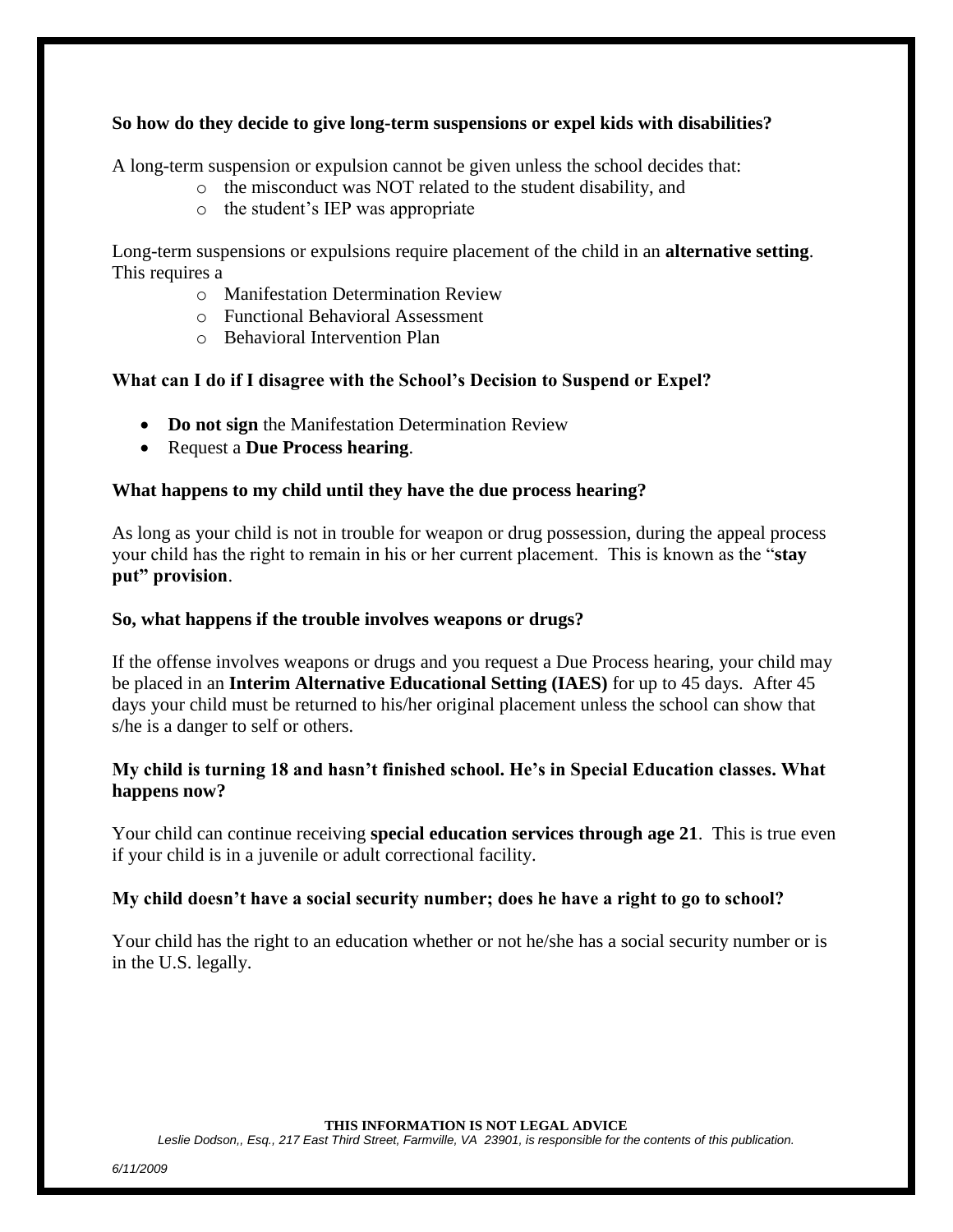# **My child is not disabled, she just can't speak English well. Does the school have to help my child?**

Yes**.** School systems are legally obligated to identify students eligible for **English as a Second Language** programs.

The identification process is in 2 steps.

- 1. First, you will fill out a home language survey or registration questionnaire for your child.
- 2. If this survey shows that English is not the dominant language in your home, then your child will be tested on his or her speaking, reading and writing skills.

# **Will they put her in a special education class?**

Your child should not be placed in a special education program just because they have difficulty speaking English.

# **How do I communicate with my child's school if I do not speak English?**

The school **must provide an interpreter** for important school meetings, such as for special education and for disciplinary hearings. Try to let the school know you need an interpreter well in advance of the meeting.

Parents of students receiving special education services **must be notified** of their rights. This notice must be written and in the native language of the parents, unless it is clearly not possible to do so.

Special Education meetings must be conducted in the parents' primary language.

Evaluations must be made in the child's native language.

#### **Resources for special education assistance:**

Virginia Department of Education [www.doe.virginia.gov](http://www.doe.virginia.gov/) 1-800-422-2083

Parent Educational Advocacy Training Center (PEATC)

[www.peatc.org](http://www.peatc.org/) 1-800-869-6782 Fax: 1-800-693-3514

Virginia Office For Protection and Advocacy

[www.vopa.state.va.us](http://www.vopa.state.va.us/) 1-800-552-3962 (voice and TTY) or 804-225-2042 Fax: 804-225-3221

#### **THIS INFORMATION IS NOT LEGAL ADVICE**

*Leslie Dodson,, Esq., 217 East Third Street, Farmville, VA 23901, is responsible for the contents of this publication.*

*6/11/2009*